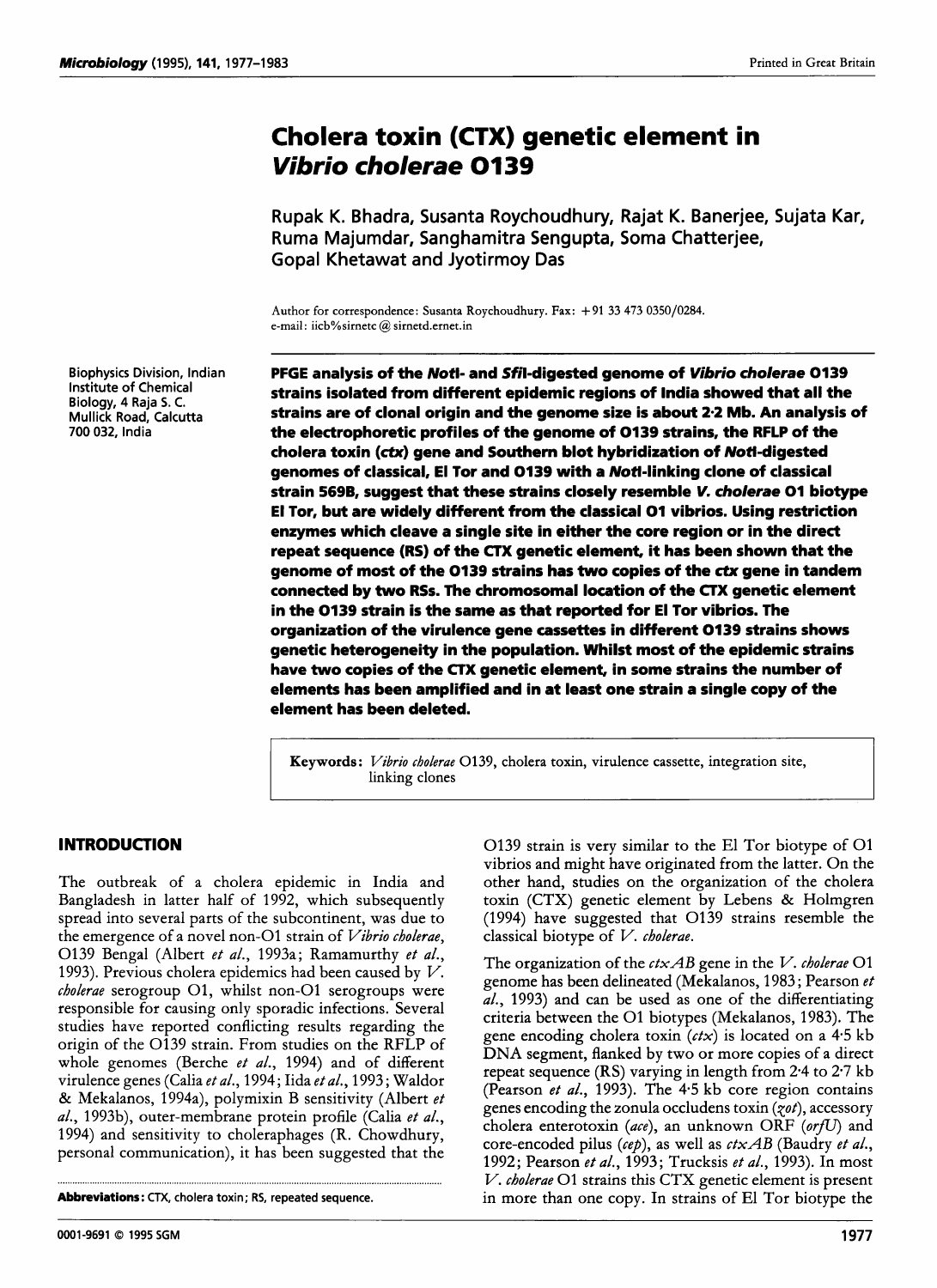| <b>Strain</b>           | Source/origin                   | Serotype/biotype/CT gene*      |
|-------------------------|---------------------------------|--------------------------------|
| A. Current epidemic     |                                 |                                |
| MO1                     | Clinical, Madras, India         | $O139, CT+$                    |
| MO28                    | Clinical, Madras, India         | O139, CT <sup>+</sup>          |
| MDO12                   | Clinical, Madurai, India        | O139, CT <sup>+</sup>          |
| MDO <sub>25</sub>       | Clinical, Madurai, India        | O139, CT <sup>+</sup>          |
| VO15                    | Clinical, Vellore, India        | O139, CT <sup>+</sup>          |
| AP1                     | Clinical, Andhra Predesh, India | $O139, CT+$                    |
| AP2                     | Clinical, Andhra Pradesh, India | O139, CT <sup>+</sup>          |
| PO <sub>2</sub>         | Clinical, Pune, India           | $O139, CT+$                    |
| PO <sub>7</sub>         | Clinical, Pune, India           | O139, CT <sup>+</sup>          |
| <b>SG24</b>             | Clinical, Calcutta, India       | O139, CT <sup>+</sup>          |
| <b>SG25</b>             | Clinical, Calcutta, India       | O139, CT <sup>+</sup>          |
| CO <sub>54</sub>        | Clinical, Calcutta, India       | O139, CT <sup>+</sup>          |
| <b>B.</b> Other strains |                                 |                                |
| 569B                    | Clinical, India                 | O1, classical, CT <sup>+</sup> |
| <b>NIH35A3</b>          | Clinical, India                 | O1, classical, CT <sup>+</sup> |
| <b>NIH41</b>            | Clinical, India                 | O1, classical, CT <sup>+</sup> |
| O395                    | Clinical, India                 | O1, classical, CT <sup>+</sup> |
| V18                     | Clinical, India                 | O11, CT <sup>-</sup>           |
| V <sub>34</sub>         | Clinical, India                 | O11, CT-                       |
| V64                     | Clinical, India                 | O1, El Tor, CT <sup>+</sup>    |
| V <sub>66</sub>         | Clinical, India                 | O1, El Tor, CT <sup>+</sup>    |
| V90                     | Clinical, India                 | O1, El Tor, CT <sup>+</sup>    |
| V <sub>131</sub>        | Clinical, India                 | O1, El Tor, CT <sup>+</sup>    |
| <b>MAK757</b>           | Clinical, Indonesia             | O1, El Tor, CT <sup>+</sup>    |
| V <sub>201</sub>        | Clinical, India                 | O39, CT-                       |
| V <sub>254</sub>        | Clinical, India                 | OUK, CT-                       |
| <b>VCE309</b>           | Environmental, India            | OUK, CT-                       |
| <b>VC42</b>             | Clinical, Japan                 | O42, CT <sup>-</sup>           |

\*OUK, 0-serogroup unknown.

CTX genetic elements are arranged in tandem and in classical strains they are widely separated on the chromosome (Mekalanos, 1983). The organization of the CTX genetic elements in non-01 vibrios is not known. Regarding the organization of the CTX genetic element in 0139 strains, it has recently been reported (Lebens & Holmgren, 1994) that the *ctxAB* gene, together with the genes associated with the virulence cassette, is located at two loci, a situation similar to that in classical vibrios. In contrast, studies by Waldor & Mekalanos (1994b) have indicated that the organization of the CTX genetic element in the genome of 0139 strains is similar to that in El Tor vibrios.

The results presented in this report from PFGE analysis and the analysis of enzyme-digested classical, El Tor and 01 39 genomes by Southern blot hybridization using several probes show that the organization of the CTX genetic elements and their location in the genome of 0139 strains is similar to that reported for El Tor vibrios. Whilst most of the 0139 strains carry two copies of the CTX genetic element, some heterogeneity with respect to the number and chromosomal location of this element have also been observed.

### **METHODS**

**Bacterial strains and growth conditions.** *V. cholerae* strains used in this study are described in Table 1. All strains were obtained from the National Institute of Cholera and Enteric Diseases, Calcutta, India. Bacteria were routinely grown in a gyratory shaker at 37 °C in nutrient broth containing 0.1 M  $NaCl$  (pH  $8.0$ ).

**PFGE.** Intact chromosomal DNA embedded in 0.5% agarose blocks for PFGE were isolated and digested with restriction endonucleases. Electrophoresis was carried out in a Pulsaphor Plus System with hexagonal electrode array (Pharmacia) as described previously (Roychoudhury *et al.,* 1994). The pulse time was ramped between 5 and 20 s for NotI-digested DNA, and 5 and 25 s for Sfl-digested DNA for 22 h at  $10$  V cm<sup>-1</sup>.

**Nick-translation and Southern blot analysis.** About 1 pg of a 780 bp **NdeI** fragment from the *ctx* gene in plasmid pCVD15 (Dasgupta *et al.,* 1994) and a 2.3 kb *BgfiI-PstI* fragment, also from this plasmid, containing part of a RS and the *cep* gene of the CTX genetic element (Pearson *et* **af.,** 1993) was nick-translated using [a-32P]dCTP (Amersham) and DNA polymerase I as described previously (Roychoudhury *et a!.,* 1994).

For Southern blot experiments, about  $1-2 \mu g$  of *V. cholerae* genomic DNA was digested with the desired restriction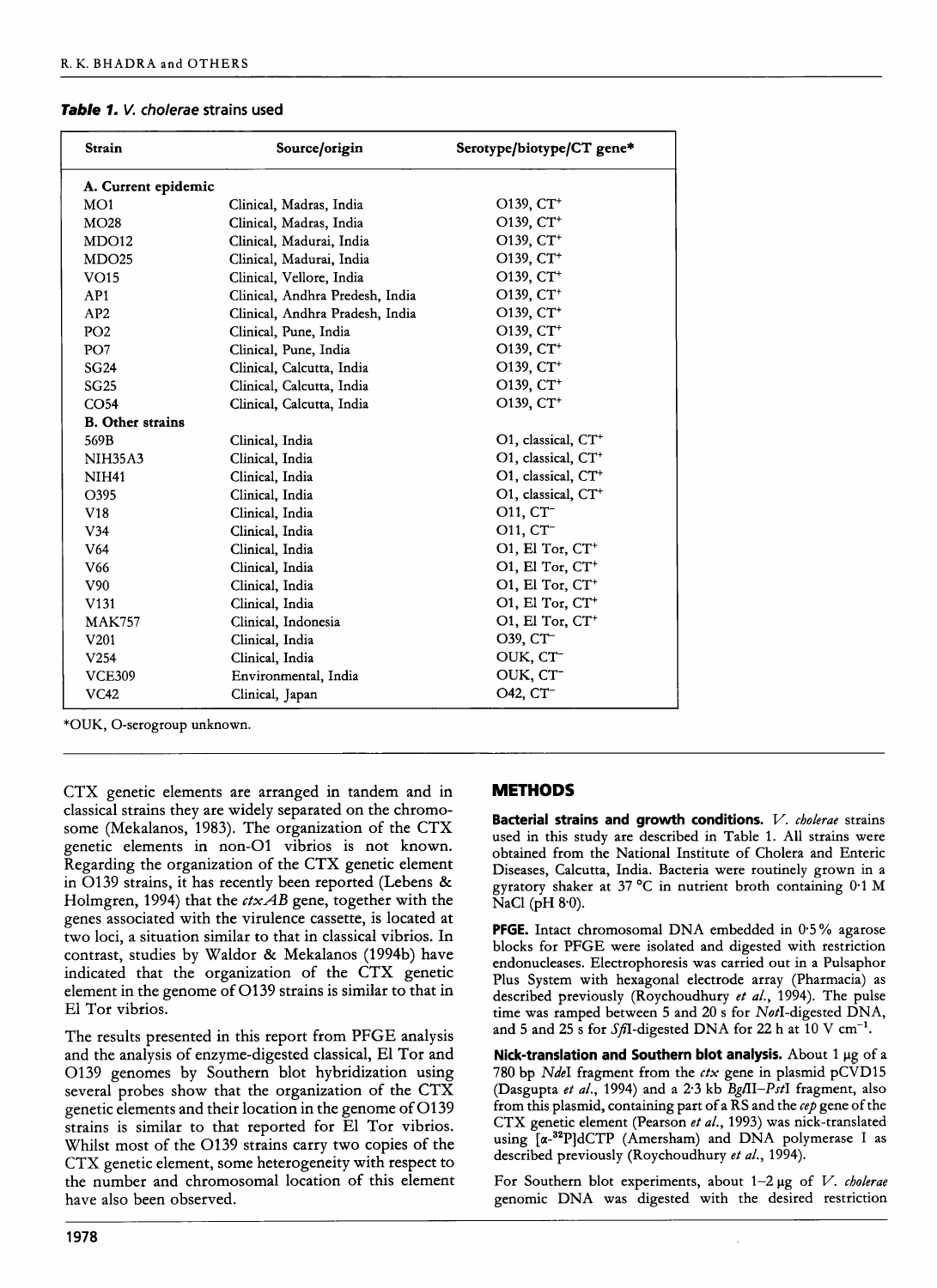endonucleases and fragments were electrophoretically separated, the gels were irradiated with UV light to nick the DNA, denatured, neutralized and blotted to nytran membranes. Hybridization was carried out at 60 *"C.* The filters were washed under stringent conditions, dried and exposed to Kodak **X-**OMAT AR5 film.

# **RESULTS AND DISCUSSION**

# **PFGE analysis of 0139 strains**

The genomic DNA of 0139 strain (Table 1) from different epidemic areas were analysed by PFGE following digestion with NotI or *Sfi.* The digestion profiles of all the epidemic strains were identical (Fig. 1a). This is not surprising in view of the fact that the isolates from different epidemic zones are of clonal origin (Bhadra *et al.,*  1994; Shimada *et al.,* 1993). Using phage A-multimeric  $DNA$  and  $\lambda$ -HindIII fragments as molecular mass markers, the fragment sizes were estimated. The NotI fragment sizes of all the 0139 strains used were similar and represented a genome of approximately 2.2 Mb (Table 2). A comparison of the DNA restriction enzyme digestion profile of the 0139 strain with that of DNA from strains belonging to serovar 01 and other non-01 strains (data not shown) showed that the 0139 genome more closely resembles El Tor strains. Two NotI fragments of the genome of biotype El Tor (Fig. la, lanes 8 and 9, arrowheads) were absent in  $Not$ -digested O139 genomic DNA, and one *Sfi* fragment of 0139 genomic DNA (Fig. 1a, lanes 13–17, arrowhead) was missing in  $SfI$ -digested El Tor genomic DNA (Fig. la, lanes 18-21). Except for these differences, the *NotI* and *SfiI* digestion profiles of El Tor and 0139 genomes were almost identical. Minor variations were, however, always observed even between different El Tor strains, as well as in classical strains.

The similarity between the El Tor and 0139 genomes became more apparent from Southern blot hybridization of NotI- (Fig. 1 b, lanes 4 and *5)* and *Sfi-* (Fig. 1 b, lanes 8 and 9) digested DNA using *ctxA* as probe. The *ctxA*  probe hybridized with the same NotI (Fig. 1b, lanes  $1-4$ ) or *SfiI* (Fig. 1b, lanes 9–12) fragments of all O139 strains. In contrast, the *ctx* probe hybridized with two different NotI- and Sfi-digested fragments of the genome of the classical strain (Fig. lb, lanes 6 and 7). The El Tor strain used in this experiment has a single copy of *ctxAB* (this study). *ctxA* hybridized with a 70 kb NotI fragment of the El Tor genome (Fig. 1b, lane 5), as observed with one of the two 0139 *ctx* gene copies. The *ctxA* probe also hybridized to the same *Sfi* DNA fragment in the El Tor genome (Fig. lb, lane 8) as observed for 0139 genomes (Fig. 1 b, lanes 9-12). The *ctxA* probe hybridized with two NotI fragments of the O139 genome (Fig. 1b), suggesting there are two copies of the CTX genetic element in the 0139 genome that are either widely separated or present in tandem with one  $N$ otI site in the genetic element itself. We have shown that there is a NotI site in the CTX genetic element of 0139 strains (Bhadra *et al.,* 1994) similar to that reported for El Tor 01 strains (Pearson *et al.,* 1993). Thus, there are two copies of the CTX genetic element in tandem in 0139 strains.

While constructing physical maps of the genomes of representative **I/.** *cbolerae* 01 and non-01 strains, we have generated several linking clone libraries using different enzymes (unpublished data). One of the NotI-linking clones of the genome of classical strain 569B was randomly picked and used as probe in Southern blot hybridization of NotI-digested genomes of strains 569B (classical, Ol), MAK757 (El Tor, 01) and SG24 (non-01, 0139). The linking clone used hybridized with the same two fragments in MAK757 and SG24 (Fig. **2).** The NotI-digested genome of the classical strain 569B, however, hybridized with one fragment common to and another fragment different from MAK757 and SG24 (Fig. 2). These results showed that the 50 and 20 kb fragments (Fig. 2) are linked to each other in MAK757 and **SG24** genomes. Thus, it is very likely that 0139 strains have evolved from El Tor strains of 01 vibrios. This conclusion was further substantiated from restriction analysis of the virulence cassette.

# **Organization of CTX genetic element in 0139 strains**

Single *AvaI* and *PstI* sites are present in the core region of the CTX genetic element of 01 vibrios (Mekalanos, 1983). In Southern blot hybridization of *Ava*I- or PstIdigested genomic DNA of 0139 strains using a nicktranslated NdeI fragment of *ctxA* (Dasgupta *et al.,* 1994) as probe, two fragments hybridized with the probe (Fig. 3). In addition to a 14.3 kb  $(Aval)$  and a 5.8 kb fragment (PstI), a 9.3 kb fragment hybridized with the *ctxA* probe in both  $Au$ I- and PstI-digested O139 genomic DNA, similar to the observations reported for El Tor strains with two copies of the CTX genetic element present in tandem (Mekalanos, 1983). These results confirm that there are two copies of the CTX genetic element in the 0139 genome and that they are present in tandem. Since the sizes of the core region and the RS of the CTX genetic element are about 4-5 and 2.4 kb, respectively, the 9.3 kb common fragment must contain two RS segments. The two core regions are therefore connected by two RS segments (Fig. 4) in the 0139 genome.

Bg/II has a single site in the RS of the CTX genetic element of 01 vibrios (Pearson *et al.,* 1993). If both the CTX genetic elements of 0139 strains were flanked by the RS on both sides, then only one fragment would hybridize following BgAI digestion of the genomic DNA using *ctxA* as probe. In contrast, if one of the CTX genetic elements was not flanked by a RS on both sides, two fragments would hybridize. The results presented here (Fig. 3) show that two Bg/II fragments of  $7.0$  and  $8.1$  kb hybridized with the *ctxA* probe. Hence, in 0139 strains one element is not flanked by an RS segment. To show which element is not flanked by a RS, O139 genomic DNA was digested with EcoRV, which has one site in the RS (Pearson *et al.,* 1993) and one in the core region of the CTX genetic element of 01 vibrios (Trucksis *etal.,* 1993), and hybridized with the *ctxA* probe. If the RS was present downstream of the second element, only one fragment of size 40 kb would hybridize. In contrast, if the RS was present upstream of the first element, then two fragments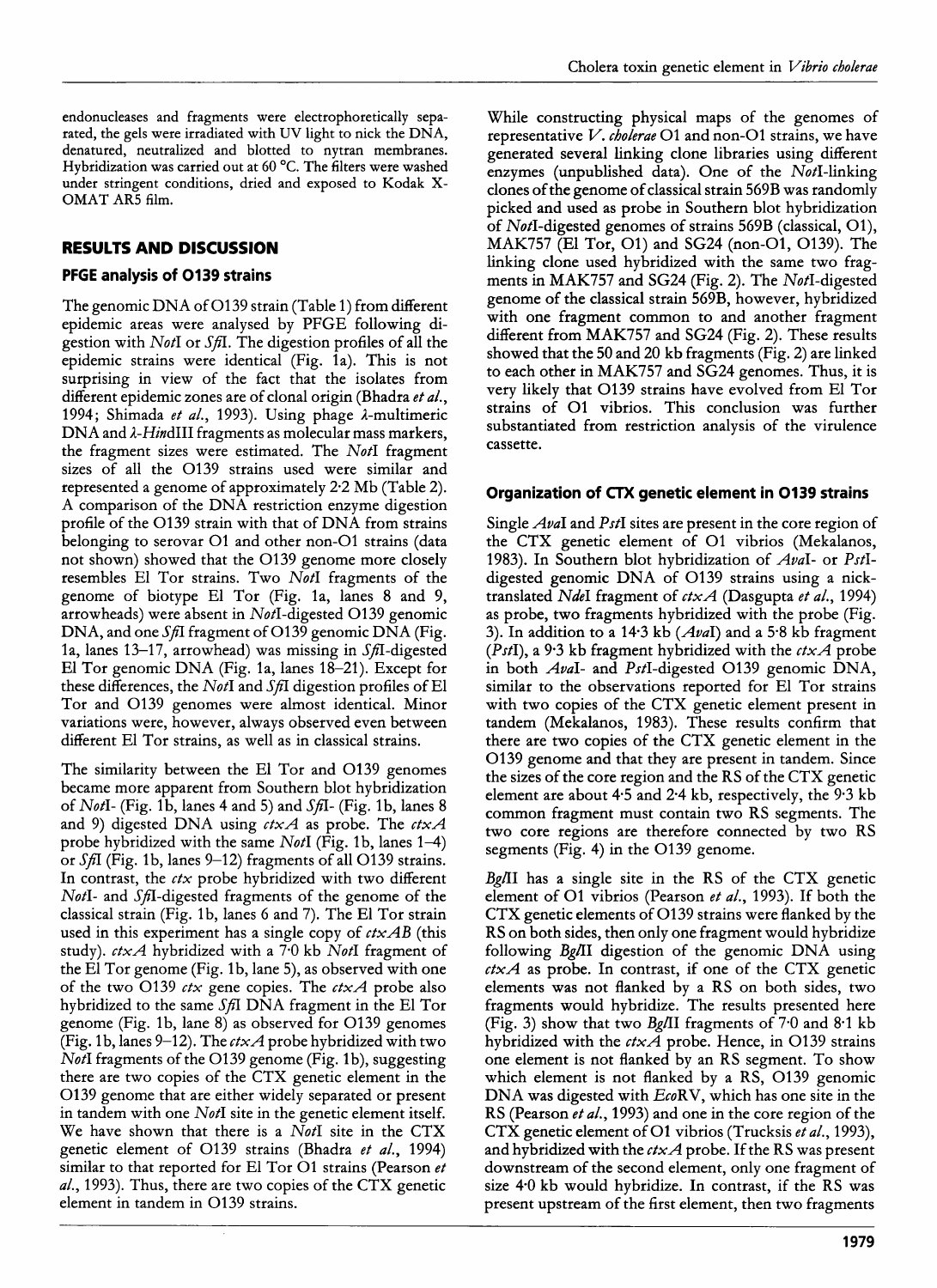

Fig. *1.* (a) PFGE of *Noti-* (lanes 1-9) and *Sfil-*  (lanes 10-21) digested genomes of V. *cholerae* strains. The digested DNA was separated on 1 % Fast lane agarose (FMC) with pulse time ramping between 5 and 20 **<sup>s</sup>** at  $10$  V cm<sup>-1</sup> for 22 h (lanes 1-9) and 5 and 25 **s** at 1OV cm-' for 22 h (lanes 10-21). Lanes: 1 and 10, NIH35A3; 2, NIH41; 3 and 11, 0395; 4 and 12, 569B; 5 and 13, M028; 6 and 14, SG24; 7 and 15, SG25; 8 and 20, V90; 9 and 21, V131; 16, P07; 17, C054; 18, V64; 19, V66. Arrowheads indicate bands as described in Results and Discussion. (b) Southern blot hybridization of *Noti-* (lanes 1-6) and *Sfil-* (lanes 7-12) digested genomes of V. cholerae strains using **ctxA** as probe. Hybridization was carried out at 60°C. The filters were washed under stringent conditions. Lanes: 1 and 9, SG24; 2, V015; 3 and 10, AP1; 4, P07; 5 and 8, V90; 6 and 7, 569B; 11, M028; 12, MD012.

would hybridize, one of them being 40 kb (Fig. 4). The results presented here show that  $4.0$  and  $3.5$  kb fragments were generated following EcoRV digestion of O139 genomic DNA (Fig. 3). Thus, the first CTX genetic element has an RS on both sides and there is no RS downstream of second element (Fig. 4). Therefore, the CTX genetic element present in 0139 strains and that in 01 vibrios have identical physical maps and their organization is similar to that reported for El Tor biotypes which have two copies of the CTX genetic element.

The organization of the CTX genetic element in 0139 strains was further confirmed using the  $Bg/II-PstI$  fragment (Fig. 4) of the cassette which contains the RS region and part of the core. When  $Au$ d-digested genomic DNA of an 0139 strain was hybridized with this probe, three bands of 17, 14.3 and 9.3 kb hybridized (Fig. 3). As expected, the 143 and 9.3 kb fragments were detected by both *ctx* and RS probes. The 17 kb fragment was attributed to the upstream RS of the element. An RS probe also hybridized with three  $Bg/\Pi$  fragments of which 8.1 and *7* kb fragments were detected by both *ctx* and RS probes. The 2.8 kb fragment was from the RS connecting the two core elements (Fig. **3).** Using XbaI-digested 0139 genomic DNA and probes from different regions of the CTX genetic element, Waldor & Mekalanos (1994b) have recently drawn a similar conclusion.

# **Chromosomal location of the CTX genetic element**

Mekalanos (1983) demonstrated that the CTX genetic element in all El Tor strains examined and one of the elements of the classical strain 569B are located at the same chromosomal site. To examine whether the CTX genetic elements in the 0139 genome are also located at the same site, the genomic DNA of 0139 strain SG24, classical strain 569B and El Tor strain MAK757 were digested with AvaI, PstI, Bg/II or EcoRV and Southern blot hybridization was carried out using *ctxA* as probe. Two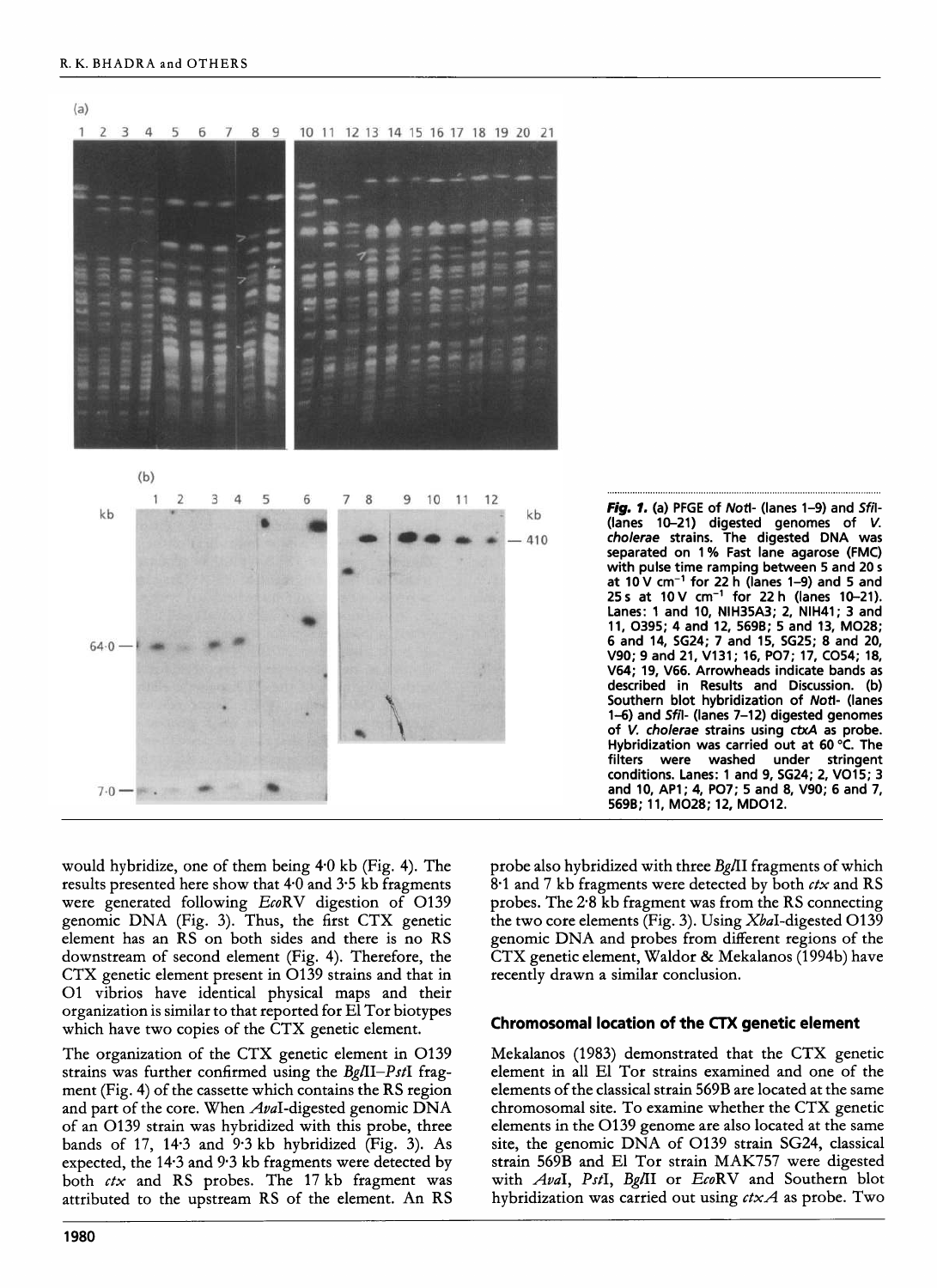#### *Table* 2. Size of Notl-digested fragments of the *V.*  cholerae 01 **39** genome

| Fragment | Size (kb) | Fragment Size (kb) |      |
|----------|-----------|--------------------|------|
| A        | 316       | Q                  | 48   |
| B        | 204       | R                  | 42   |
| C        | 166       | S                  | 40   |
| D        | 144       | T                  | 36   |
| Е        | 128       | U                  | 30   |
| F        | 120       | V                  | 26   |
| G        | 108       | W                  | 20   |
| H        | 102       | X                  | 18   |
| I        | 92        | Y                  | 14   |
| J        | 84        | Z                  | 13   |
| K        | 80        | AA                 | 12   |
| L        | 72        | AB                 | 10   |
| м        | 68        | AC                 | 8    |
| N        | 66        | AD                 | 7    |
| O        | 60        | AE                 | 6    |
| P        | 54        | Total              | 2194 |

The values are for the representative strain, SG24.



*Fig. 2.* Southern blot hybridization of Notl-digested *V.* cholerae genomes using a Notl-linking clone of the genome of 01 classical strain 569B as probe. This clone links Nofl fragments K and Y of the 5698 genome (Roychoudhury et *a/.,* 1994). Hybridization was carried out as described in the legend to Fig. l(b). Lanes: 1, 569B; 2, SG24 ; **3,** MAK757.

fragments hybridized with the probe following digestion with each of the above restriction enzymes (Fig. 5). For PstI digestion a 5.8 kb fragment was found to be common to all strains (Fig. 5a). Similarly, for Bg/II (Fig. 5b), EcoRV (Fig. 5c) and *AvaI* (data not shown) 8.1, 3.5 and 14.3 kb fragments, respectively, were found to be common to all strains. These common fragments originate from one site in the CTX genetic element and one in the adjacent chromosomal segment (Fig. 4). **A** 9.3 kb *PstI* fragment was found to be common to the classical 01 strain and 0139 strain SG24 (Fig. 5a, lanes 2 and 3). **A** similar observation was reported by Lebens & Holmgren (1994) which led them to conclude that the chromosomal location of the CTX genetic element in 0139 strains is similar to that in the classical vibrios. However, results obtained using other enzymes which have sites in the CTX genetic element (Fig. 5b,c) do not support their conclusion. Thus, in 0139 strains the CTX genetic elements in the chromosome are probably located at the same site as in El Tor strains and one of the two copies of the CTX element of the classical vibrios. This is in contrast to a recent report by Faruque *et al.* (1994) where, from the comparison of the RFLP of *ctxA,* it has been concluded that the chromosomal locations of the *ctx*  genes in 0139 strains are unlike those of the El Tor or classical vibrios.

#### **Instability of the CTX element in 0139**

Although the PFGE profile of the NotI- and  $S_f$ I-digested genome of 0139 strain SG25, isolated from Calcutta, India, was identical to other 0139 strains, the present study suggests that with respect to organization and chromosomal location of the CTX genetic element, this strain is different from the other isolates examined. In Southern blot hybridization of NotI-, AvaI- and Bg/IIdigested SG25 **DNA** using the *ctxA* gene as probe, only one fragment hybridized (Fig. 6) in contrast to two fragments for other strains. Furthermore, the sizes of the fragments hybridizing with the *ctxA* gene, for all the enzymes examined, were different from those of the other strains. Thus, SG25 has one copy of the CTX genetic element and it is located at a site different from those in



*Fig. 3.* Southern blot hybridization of *Aval-,* **&ti-,** *Bglll-* and EcoRV-digested V. cholerae 0139 genomes using *ctxA* or RS as probe. The hybridization was carried out as described in the legend to Fig. l(b). Lanes: 1, SG24; 2, P07.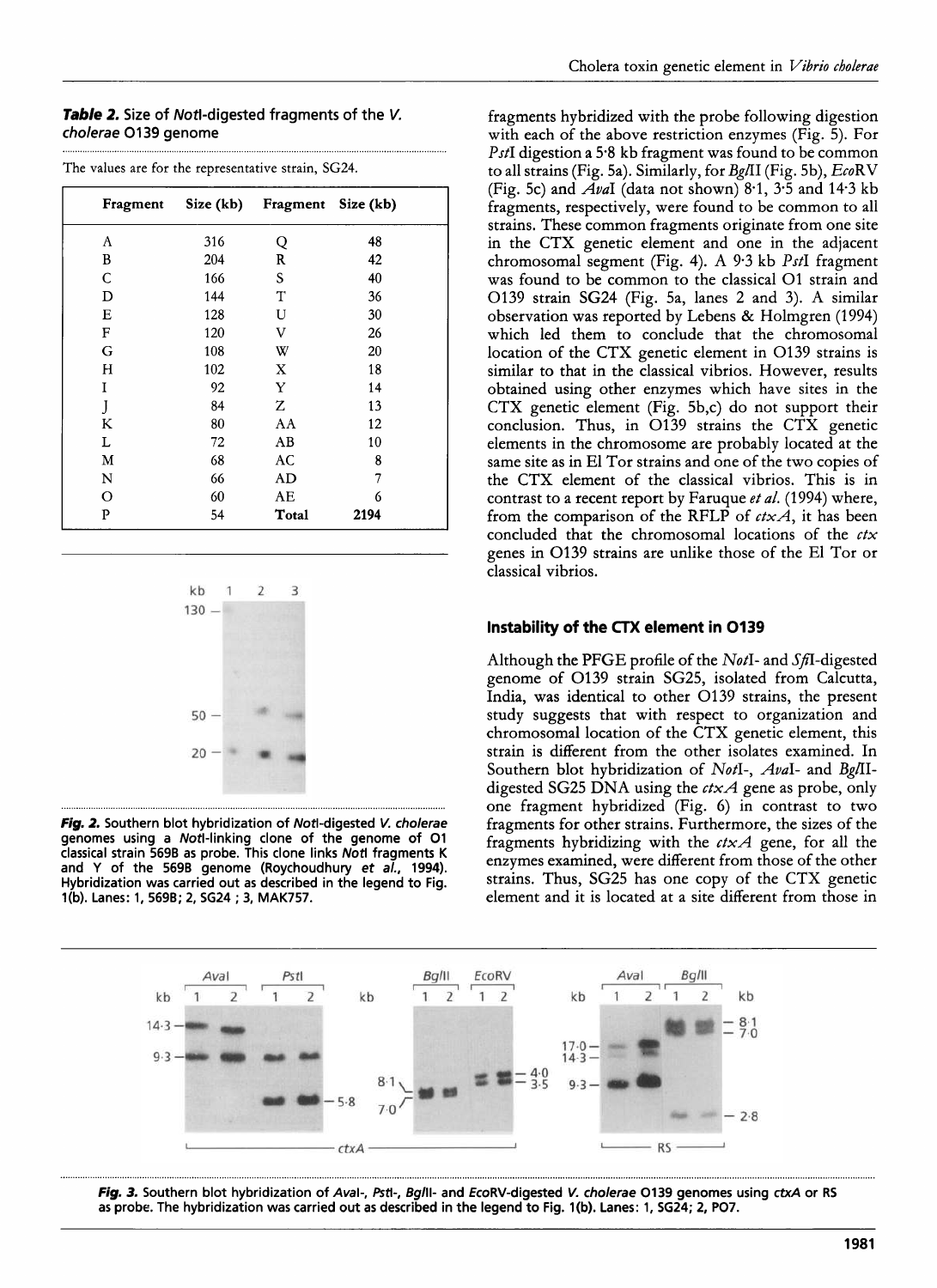

*Fig. 4.* **Schematic representation of the organization of the** CTX **genetic element in** *V. cholerae* **0139 strains SG24 and SG25 (not drawn to scale). Open boxes are coding regions of corresponding genes. Thick arrows represent RSs and thin lines represent chromosomal DNA. The 780 bp** *Ndel* **fragment of the** *ctx* **loci and the 2.3 kb** *Bglll-Pstl* **fragments were used as ctx and RS probes, respectively.** 



*Fig. 5.* **Southern blot hybridization of (a)** *Pstl-,* **(b) Bglll- and (c) EcoRV-digested genomes of MAK757 (lane l), SG24 (lane 2) and 569B (lane 3) using** *ctxA* **as probe. The hybridization was carried**  out as described in the legend to Fig. 1(b).



*Fig. 6.* **Southern blot hybridization of Notl-, Bglll- and** *Aval***digested genomes of SG24 (lane 1) and SG25 (lane 2) using** *ctxA*  **as probe. The hybridization was carried out as described in the**  legend to Fig. 1(b).

other 0139 strains. This observation was confirmed using RS as a probe (data not shown).

Besides strain SG25, which has one copy of the CTX genetic element, other data indicate that the organization of the CTX genetic element in certain 0139 strains differs in the number and the location of the virulence cassette compared to most of the strains which have two copies (Iida *et al.,* 1993; Lebens & Holmgren, 1994; Waldor & Mekalanos, 1994b). These variations, even in a small collection of strains from different epidemic zones, reflect that the 0139 population, though considered to be of clonal origin, are genetically heterogeneous. Within the span of an epidemic such variations in the virulence genes are unusual and unexpected. Considering the fact that most of the epidemic strains have two copies of the CTX genetic element, it appears that some strains have amplified the number of these elements and in some, one of the elements has been deleted, as in the case of SG25 reported here. Such genetic heterogeneity was also observed for El Tor strains isolated during the seventh cholera pandemic. It should be noted that all the classical vibrios examined so far have two copies of the CTX genetic element which are widely separated in the chromosome. In contrast, most of the El Tor strains carry one copy of the *ctx* gene (Betley *et al.,* 1986) with some strains possessing multiple copies in tandem repeat. The CTX genetic elements are more stable in the classical strains than El Tor biotype or 0139 strains, presumably because the CTX genetic elements in classical strains, besides being widely separated, are never flanked on both sides by RS1 elements (Mekalanos, 1983). Thus the RS1 elements cannot recombine and lead to amplification and/or deletion events. In contrast, in both El Tor biotype or 0139 strains, one or both copies of the CTX genetic elements are flanked by RS1. Thus, the stability/instability of the CTX genetic element is determined not only by the presence of the elements in